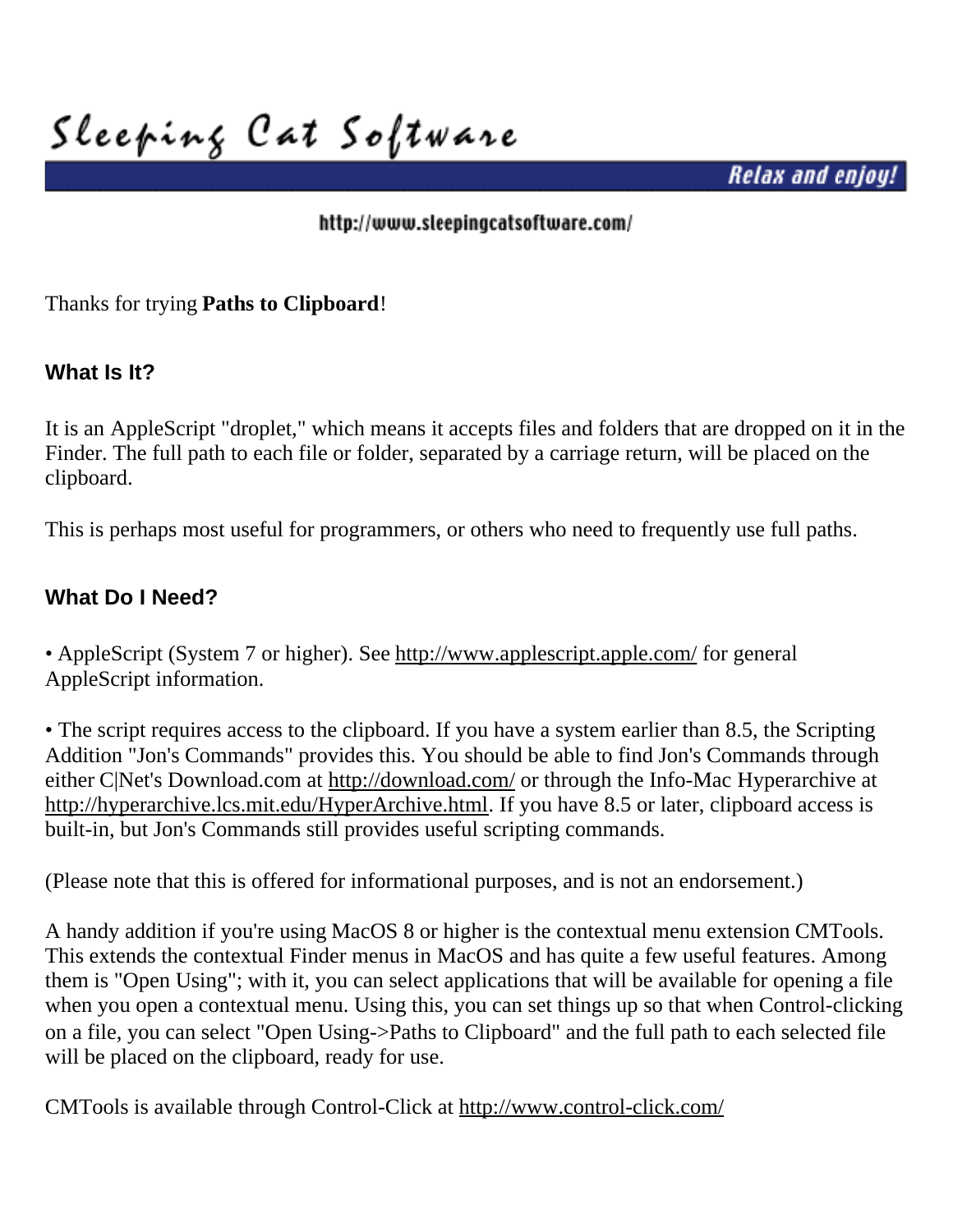## **Legal Stuff and License**

**Paths to Clipboard** is distributed as freeware, which simply means that no fee is due, and is Copyright © Richard Long 1997-2000. Your use is governed by the following license agreement. If you do not agree with it, you may not use the Software.

### **LICENSE AGREEMENT**

## Ownership

Use of this Software is licensed, and ownership of the Software remains with Sleeping Cat Software, which reserves all rights not expressly granted to you.

## Use and Distribution

You may freely use this program on any number of computers. You may not resell it for profit. You may not distribute it. If you represent a user group and would like to include this product in a shareware compilation, please contact Sleeping Cat Software for permission.

You may not reverse-engineer, modify, or create derivative works based on the Software or any part of it.

If you give this Software to anyone, the complete Software distribution package, including this documentation, must be included and unmodified.

#### Termination

This License is effective until terminated. You may terminate this License at any time by destroying the Software and related documentation and all copies thereof in your possession. This License will terminate immediately without notice from Sleeping Cat Software if you fail to comply with any provision of this License. Upon termination you must destroy the Software and related documentation and all copies thereof in your possession.

#### Release of Liability

While reasonable effort has been made to ensure this Software operates substantially as described, Sleeping Cat Software cannot guarantee proper operation in every possible configuration. The Software is provided **"as is."** You assume full responsibility for evaluating the Software and determining its suitability for use. In no event will Sleeping Cat Software be liable to you for any damages of any kind arising from the use of, or inability to use, this Software, even if Sleeping Cat Software has been advised of the possibility of such damages. Sleeping Cat Software's entire